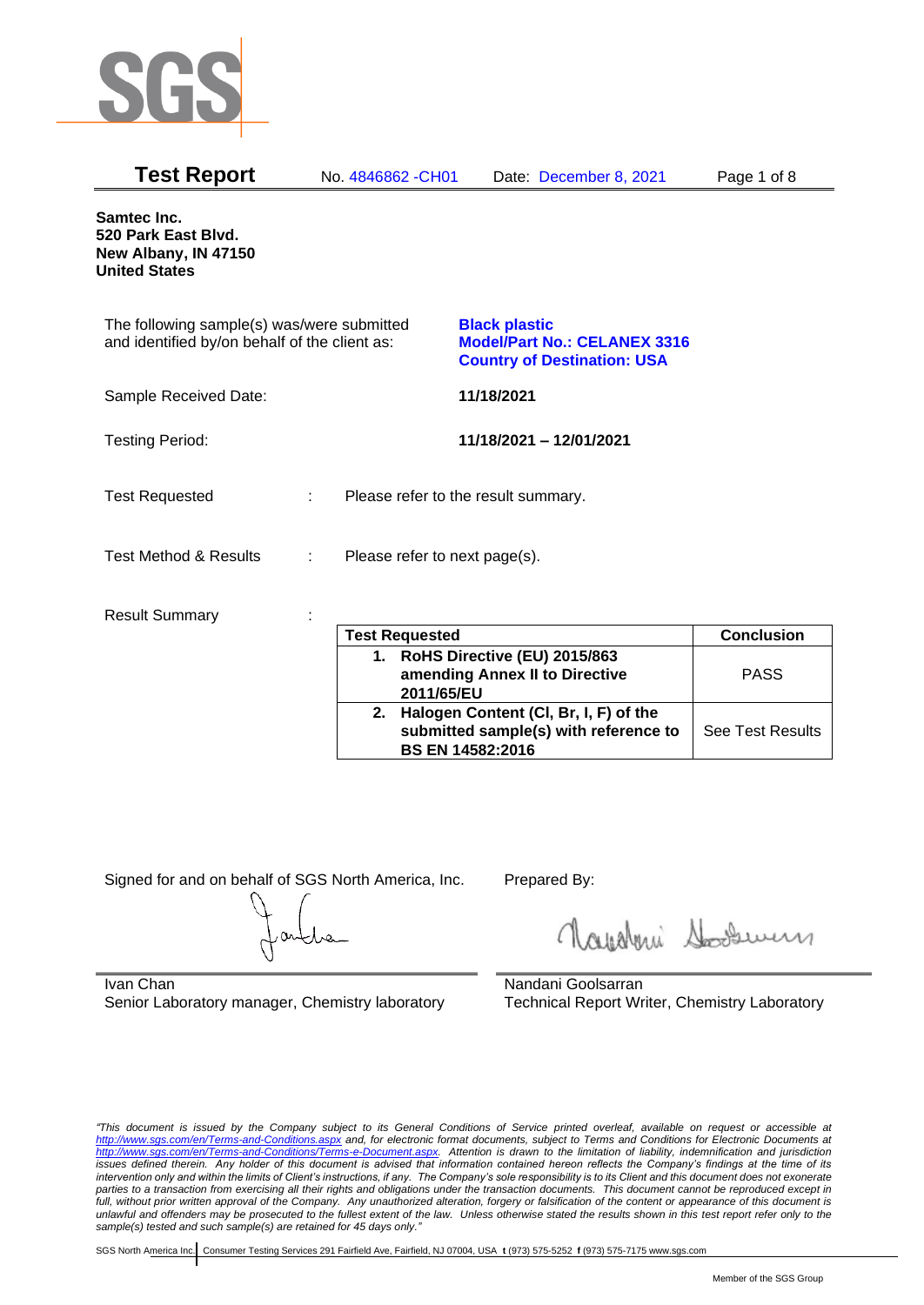

| Test Report | No. 4846862 - CH01 | Date: December 8, 2021 | Page 2 of 8 |
|-------------|--------------------|------------------------|-------------|
|-------------|--------------------|------------------------|-------------|

## **1. RoHS Directive (EU) 2015/863 amending Annex II to Directive 2011/65/EU**

### **Testing was done at an SGS Affiliate Laboratory:**

| <b>SGS Sample ID</b><br><b>Specimen</b> |                                | <b>Description</b> |  |
|-----------------------------------------|--------------------------------|--------------------|--|
| No.                                     |                                |                    |  |
|                                         | HKT21-058357.001 Black plastic |                    |  |

#### Remarks :

(1)  $1 \text{ mg/kg} = 1 \text{ ppm} = 0.0001\%$ 

(2) MDL = Method Detection Limit

 $(3)$  ND = Not Detected  $($  < MDL)

 $(4)$  "-" = Not Regulated

# Test Method : With reference to IEC 62321-4:2013+A1:2017, IEC62321-5:2013, IEC62321-7-2:2017, IEC62321-6:2015 and IEC62321-8:2017, analyzed by ICP-OES, UV-Vis and GC-MS. (Decision Rule: please refer to appendix 1: Category 1)

| Test Item $(s)$              | Limit | Unit  | <b>MDL</b>     | 001       |
|------------------------------|-------|-------|----------------|-----------|
| Cadmium (Cd)                 | 100   | mg/kg | $\mathbf{2}$   | <b>ND</b> |
| Lead (Pb)                    | 1,000 | mg/kg | $\overline{c}$ | <b>ND</b> |
| Mercury (Hg)                 | 1,000 | mg/kg | $\mathbf{2}$   | <b>ND</b> |
| Hexavalent Chromium (Cr(VI)) | 1,000 | mg/kg | 8              | <b>ND</b> |
| Sum of PBBs                  | 1,000 | mg/kg | $\overline{a}$ | <b>ND</b> |
| Monobromobiphenyl            |       | mg/kg | 5              | <b>ND</b> |
| Dibromobiphenyl              |       | mg/kg | 5              | <b>ND</b> |
| Tribromobiphenyl             |       | mg/kg | 5              | <b>ND</b> |
| Tetrabromobiphenyl           |       | mg/kg | 5              | <b>ND</b> |
| Pentabromobiphenyl           |       | mg/kg | 5              | <b>ND</b> |
| Hexabromobiphenyl            |       | mg/kg | 5              | <b>ND</b> |
| Heptabromobiphenyl           |       | mg/kg | 5              | <b>ND</b> |
| Octabromobiphenyl            |       | mg/kg | 5              | <b>ND</b> |
| Nonabromobiphenyl            |       | mg/kg | 5              | <b>ND</b> |
| Decabromobiphenyl            |       | mg/kg | 5              | <b>ND</b> |
| Sum of PBDEs                 | 1,000 | mg/kg |                | <b>ND</b> |
| Monobromodiphenyl ether      |       | mg/kg | 5              | <b>ND</b> |
| Dibromodiphenyl ether        |       | mg/kg | 5              | <b>ND</b> |
| Tribromodiphenyl ether       |       | mg/kg | 5              | <b>ND</b> |
| Tetrabromodiphenyl ether     |       | mg/kg | 5              | <b>ND</b> |
| Pentabromodiphenyl ether     |       | mg/kg | 5              | <b>ND</b> |

*"This document is issued by the Company subject to its General Conditions of Service printed overleaf, available on request or accessible at <http://www.sgs.com/en/Terms-and-Conditions.aspx> and, for electronic format documents, subject to Terms and Conditions for Electronic Documents at [http://www.sgs.com/en/Terms-and-Conditions/Terms-e-Document.aspx.](http://www.sgs.com/en/Terms-and-Conditions/Terms-e-Document.aspx) Attention is drawn to the limitation of liability, indemnification and jurisdiction issues defined therein. Any holder of this document is advised that information contained hereon reflects the Company's findings at the time of its intervention only and within the limits of Client's instructions, if any. The Company's sole responsibility is to its Client and this document does not exonerate parties to a transaction from exercising all their rights and obligations under the transaction documents. This document cannot be reproduced except in full, without prior written approval of the Company. Any unauthorized alteration, forgery or falsification of the content or appearance of this document is unlawful and offenders may be prosecuted to the fullest extent of the law. Unless otherwise stated the results shown in this test report refer only to the sample(s) tested and such sample(s) are retained for 45 days only."*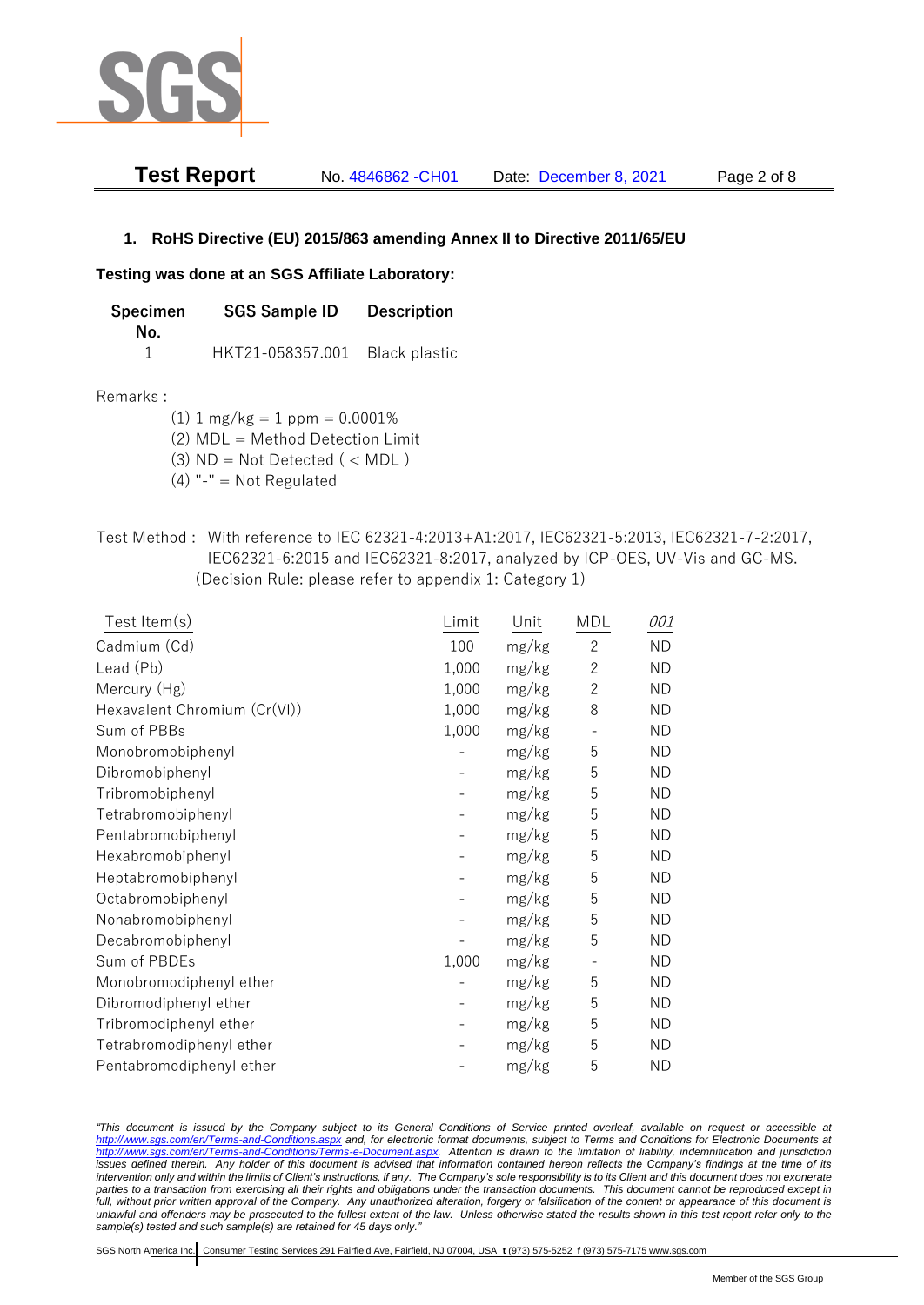

| <b>Test Report</b>                  | No. 4846862 - CH01           | Date: December 8, 2021 |     | Page 3 of 8 |  |
|-------------------------------------|------------------------------|------------------------|-----|-------------|--|
|                                     |                              |                        |     |             |  |
| Test Item $(s)$                     | Limit                        | Unit                   | MDL | 001         |  |
| Hexabromodiphenyl ether             |                              | mg/kg                  | 5   | <b>ND</b>   |  |
| Heptabromodiphenyl ether            |                              | mg/kg                  | 5   | ND          |  |
| Octabromodiphenyl ether             | $\qquad \qquad \blacksquare$ | mg/kg                  | 5   | ND          |  |
| Nonabromodiphenyl ether             | -                            | mg/kg                  | 5   | ND          |  |
| Decabromodiphenyl ether             | $\qquad \qquad \blacksquare$ | mg/kg                  | 5   | ND          |  |
| Dibutyl Phthalate (DBP)             | 1,000                        | mg/kg                  | 50  | ND          |  |
| Benzylbutyl Phthalate (BBP)         | 1,000                        | mg/kg                  | 50  | ND          |  |
| Bis-(2-ethylhexyl) Phthalate (DEHP) | 1,000                        | mg/kg                  | 50  | ND          |  |
| Diisobutyl Phthalate (DIBP)         | 1,000                        | mg/kg                  | 50  | ΝD          |  |

Notes :

(1) The maximum permissible limit is quoted from RoHS Directive (EU) 2015/863. IEC 62321 series is equivalent to EN 62321 series [http://www.cenelec.eu/dyn/www/f?p=104:30:1742232870351101::::FSP\\_ORG\\_ID,FSP\\_LANG\\_](http://www.cenelec.eu/dyn/www/f?p=104:30:1742232870351101::::FSP_ORG_ID,FSP_LANG_ID:1258637,25) [ID:1258637,25](http://www.cenelec.eu/dyn/www/f?p=104:30:1742232870351101::::FSP_ORG_ID,FSP_LANG_ID:1258637,25)

# **2. Halogen**

# **Testing was done at an SGS Affiliate Laboratory:**

Test Method : With reference to EN 14582:2016, analysis was performed by IC.

| Test Item $(s)$ | Limit                    | Unit  | MDL | <i>001</i> |
|-----------------|--------------------------|-------|-----|------------|
| Fluorine (F)    | $\overline{\phantom{a}}$ | mg/kg | 50  | 2700       |
| Chlorine (CI)   | $\overline{\phantom{a}}$ | mg/kg | 50  | ND.        |
| Bromine (Br)    | $\overline{\phantom{a}}$ | mg/kg | 50  | 32000      |
| lodine (I)      |                          | mg/kg | 50  | ND         |
|                 |                          |       |     |            |

Notes :

(1) The measurement report of the expanded uncertainty with confident level 95% by coverage factor k=2, is 20% for each analyte of Fluorine, Chlorine, Bromine and Iodine.

*<sup>&</sup>quot;This document is issued by the Company subject to its General Conditions of Service printed overleaf, available on request or accessible at <http://www.sgs.com/en/Terms-and-Conditions.aspx> and, for electronic format documents, subject to Terms and Conditions for Electronic Documents at [http://www.sgs.com/en/Terms-and-Conditions/Terms-e-Document.aspx.](http://www.sgs.com/en/Terms-and-Conditions/Terms-e-Document.aspx) Attention is drawn to the limitation of liability, indemnification and jurisdiction issues defined therein. Any holder of this document is advised that information contained hereon reflects the Company's findings at the time of its intervention only and within the limits of Client's instructions, if any. The Company's sole responsibility is to its Client and this document does not exonerate parties to a transaction from exercising all their rights and obligations under the transaction documents. This document cannot be reproduced except in full, without prior written approval of the Company. Any unauthorized alteration, forgery or falsification of the content or appearance of this document is unlawful and offenders may be prosecuted to the fullest extent of the law. Unless otherwise stated the results shown in this test report refer only to the sample(s) tested and such sample(s) are retained for 45 days only."*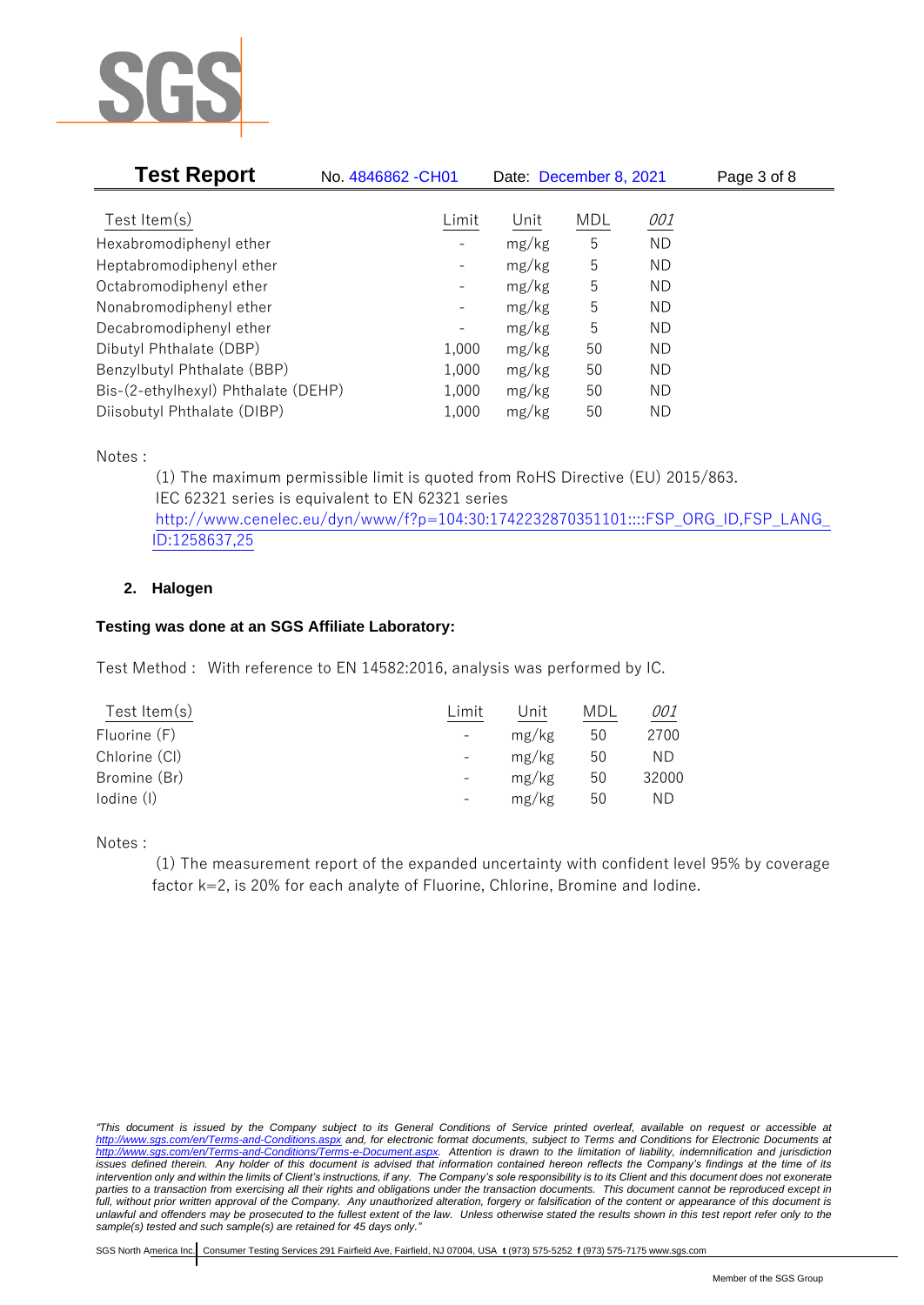

**Test Report** No. 4846862 -CH01 Date: December 8, 2021 Page 4 of 8

# **Appendix 1**

| Category       | Decision Rule Statement                                                                                                                                                                                                                                                                                                                                                                                                                                                                                                                                                                                                                                                                                                                                                                                                                                                                                                                                                                                                                                                                                                                                                                                                                                                                                                                                                                                                                                                                                            |  |  |  |
|----------------|--------------------------------------------------------------------------------------------------------------------------------------------------------------------------------------------------------------------------------------------------------------------------------------------------------------------------------------------------------------------------------------------------------------------------------------------------------------------------------------------------------------------------------------------------------------------------------------------------------------------------------------------------------------------------------------------------------------------------------------------------------------------------------------------------------------------------------------------------------------------------------------------------------------------------------------------------------------------------------------------------------------------------------------------------------------------------------------------------------------------------------------------------------------------------------------------------------------------------------------------------------------------------------------------------------------------------------------------------------------------------------------------------------------------------------------------------------------------------------------------------------------------|--|--|--|
| 1              | The decision rule for conformity reporting is based on the non-binary statement with guard band (is<br>equal to the expanded measurement uncertainty with a 95% coverage probability, w = U95) in<br>ILAC-G8:09/2019 Clause 4.2.3.<br>"Pass - the measured value is within (or below / above) the acceptance limit, where the<br>А.<br>acceptance limit is below / above to the quard band," or "Pass - The measured values were<br>observed in tolerance at the points tested. The specific false accept risk is up to 2.5%.".<br>"Conditional Pass - The measured values were observed in tolerance at the points tested.<br>В.<br>However, a portion of the expanded measurement uncertainty intervals about one or more<br>measured values exceeded / out of tolerance. When the measured result is close to the<br>tolerance, the specific false accept risk is up to 50%.".<br>C.<br>"Conditional Fail - One or more measured values were observed out of tolerance at the<br>points tested. However, a portion of the expanded measurement uncertainty intervals about<br>one or more measured values were in tolerance. When the measured result is close to the<br>tolerance, the specific false reject risk is up to 50%.".<br>"Fail - the measured value is out of (or below / above) the tolerance limit added / subtracted<br>D.<br>to the quard band." or "Fail - One or more measured values were observed out of tolerance<br>at the points tested". The specific false reject risk is up to 2.5%. |  |  |  |
| $\overline{2}$ | The decision rule for conformity reporting is based on BS EN 1811:2011+A1:2015: Reference test<br>method for release of nickel from all post assemblies which are inserted into pierced parts of the<br>human body and articles intended to come into direct and prolonged contact with the skin in<br>Section 9.2 interpretation of results.                                                                                                                                                                                                                                                                                                                                                                                                                                                                                                                                                                                                                                                                                                                                                                                                                                                                                                                                                                                                                                                                                                                                                                      |  |  |  |
| $\overline{3}$ | The decision rule for conformity reporting is based on the general consideration of simple<br>acceptance as stated in ISO/IEC Guide 98-3: "Uncertainty of measurement - Part 3: Guide to the<br>expression of uncertainty in measurement (GUM 1995)", and more specifically for analytical<br>measurements to the EURACHEM/CITAC Guide 2012 "Quantifying Uncertainty in Analytical<br>Measurement *.                                                                                                                                                                                                                                                                                                                                                                                                                                                                                                                                                                                                                                                                                                                                                                                                                                                                                                                                                                                                                                                                                                               |  |  |  |
| 4              | The decision rule for conformity reporting is according to the IEC 62321-7-1 Edition 1.0 2015-09<br>Section 7: Table 1-(comparison to standard and interpretation of result)                                                                                                                                                                                                                                                                                                                                                                                                                                                                                                                                                                                                                                                                                                                                                                                                                                                                                                                                                                                                                                                                                                                                                                                                                                                                                                                                       |  |  |  |
| $\overline{5}$ | The decision rule for conformity reporting is according to the IEC 62321-3-1 Edition 1.0 2013-06<br>Annex A.3 interpretation of result.                                                                                                                                                                                                                                                                                                                                                                                                                                                                                                                                                                                                                                                                                                                                                                                                                                                                                                                                                                                                                                                                                                                                                                                                                                                                                                                                                                            |  |  |  |
| $\overline{6}$ | The decision rule for conformity reporting is according to the GB/T 26125-2011 Annex A to H                                                                                                                                                                                                                                                                                                                                                                                                                                                                                                                                                                                                                                                                                                                                                                                                                                                                                                                                                                                                                                                                                                                                                                                                                                                                                                                                                                                                                        |  |  |  |
| 7              | The decision rule for conformity reporting is according to the requested specification or standard<br>(ASTM F963-17 section 4.3.5)                                                                                                                                                                                                                                                                                                                                                                                                                                                                                                                                                                                                                                                                                                                                                                                                                                                                                                                                                                                                                                                                                                                                                                                                                                                                                                                                                                                 |  |  |  |
| 8              | The decision rule for conformity reporting is according to the requested specification or standard<br>(AS/NZS ISO 8124 Part 3 section 4.2)                                                                                                                                                                                                                                                                                                                                                                                                                                                                                                                                                                                                                                                                                                                                                                                                                                                                                                                                                                                                                                                                                                                                                                                                                                                                                                                                                                         |  |  |  |
| Remark         | If the decision rule is not feasible to be used and the uncertainty of the result is able to be provided,<br>the uncertainty range of the result will be shown in the report. Otherwise, only result will be shown<br>in the report.                                                                                                                                                                                                                                                                                                                                                                                                                                                                                                                                                                                                                                                                                                                                                                                                                                                                                                                                                                                                                                                                                                                                                                                                                                                                               |  |  |  |

*"This document is issued by the Company subject to its General Conditions of Service printed overleaf, available on request or accessible at <http://www.sgs.com/en/Terms-and-Conditions.aspx> and, for electronic format documents, subject to Terms and Conditions for Electronic Documents at [http://www.sgs.com/en/Terms-and-Conditions/Terms-e-Document.aspx.](http://www.sgs.com/en/Terms-and-Conditions/Terms-e-Document.aspx) Attention is drawn to the limitation of liability, indemnification and jurisdiction issues defined therein. Any holder of this document is advised that information contained hereon reflects the Company's findings at the time of its intervention only and within the limits of Client's instructions, if any. The Company's sole responsibility is to its Client and this document does not exonerate parties to a transaction from exercising all their rights and obligations under the transaction documents. This document cannot be reproduced except in full, without prior written approval of the Company. Any unauthorized alteration, forgery or falsification of the content or appearance of this document is unlawful and offenders may be prosecuted to the fullest extent of the law. Unless otherwise stated the results shown in this test report refer only to the sample(s) tested and such sample(s) are retained for 45 days only."*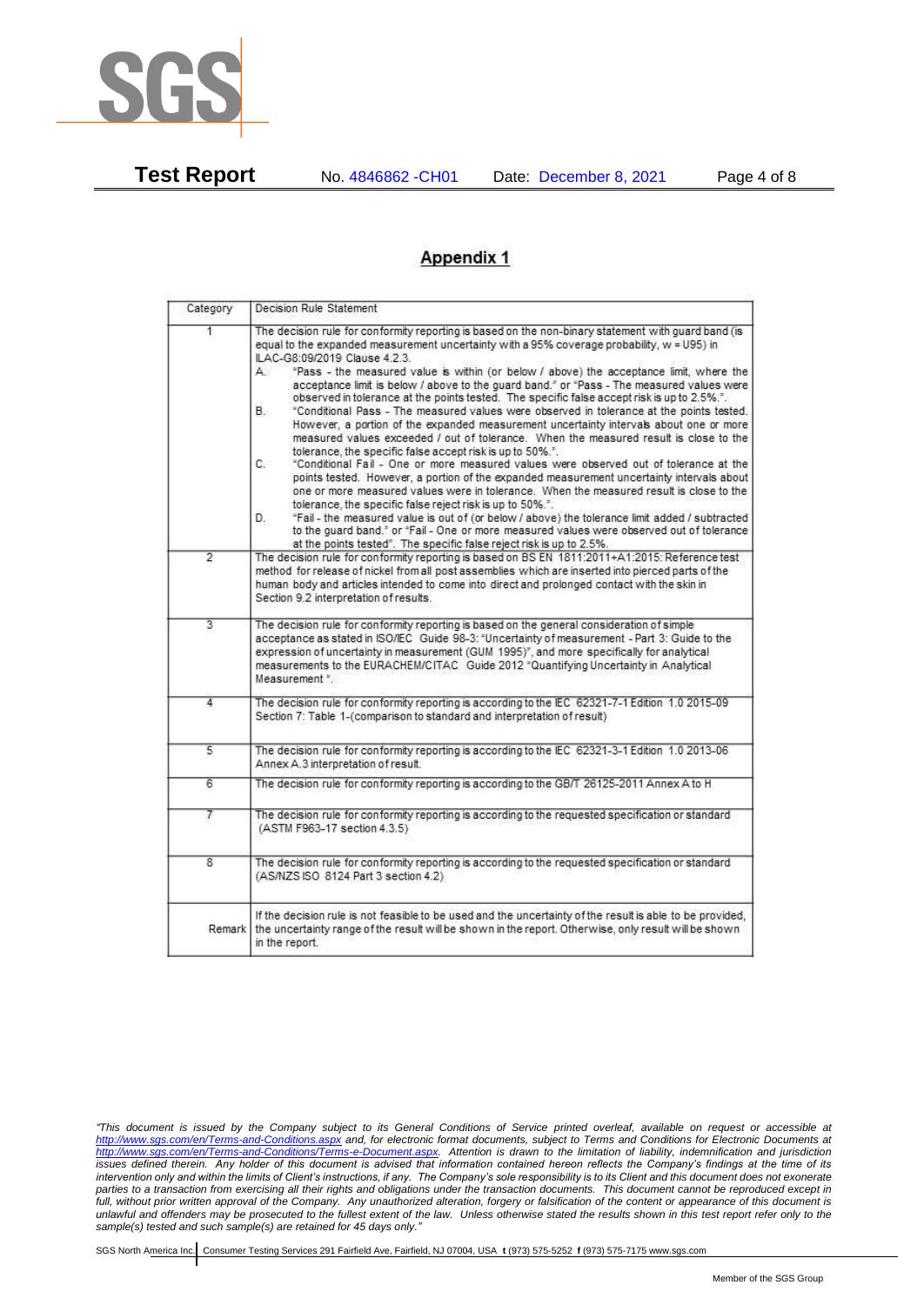

| <b>Test Report</b> | No. 4846862 - CH01 | Date: December 8, 2021 | Page 5 of 8 |
|--------------------|--------------------|------------------------|-------------|
|                    |                    |                        |             |

Flowchart:



- Note: 1) Boiling water test method was also performed for the analysis of Cr (VI) in metal sample.
	- $2)$ The polymeric samples were dissolved totally by pre-conditioning method according to above flow chat for Cd, Pb and Hg contents analysis.

| Operator:      | Chiu Kan Yuen/ Tang Koon Pang (Acid digestion) |  |
|----------------|------------------------------------------------|--|
|                | Chiu Kan Yuen (Dry Ashing)                     |  |
|                | Nick Liu (Hexavalent Chromium)                 |  |
|                | Kent Wan (PBBs and PBDEs)                      |  |
| Section Chief: | Chan Chun Kit, Dickson                         |  |

*<sup>&</sup>quot;This document is issued by the Company subject to its General Conditions of Service printed overleaf, available on request or accessible at <http://www.sgs.com/en/Terms-and-Conditions.aspx> and, for electronic format documents, subject to Terms and Conditions for Electronic Documents at [http://www.sgs.com/en/Terms-and-Conditions/Terms-e-Document.aspx.](http://www.sgs.com/en/Terms-and-Conditions/Terms-e-Document.aspx) Attention is drawn to the limitation of liability, indemnification and jurisdiction issues defined therein. Any holder of this document is advised that information contained hereon reflects the Company's findings at the time of its intervention only and within the limits of Client's instructions, if any. The Company's sole responsibility is to its Client and this document does not exonerate*  parties to a transaction from exercising all their rights and obligations under the transaction documents. This document cannot be reproduced except in *full, without prior written approval of the Company. Any unauthorized alteration, forgery or falsification of the content or appearance of this document is unlawful and offenders may be prosecuted to the fullest extent of the law. Unless otherwise stated the results shown in this test report refer only to the sample(s) tested and such sample(s) are retained for 45 days only."*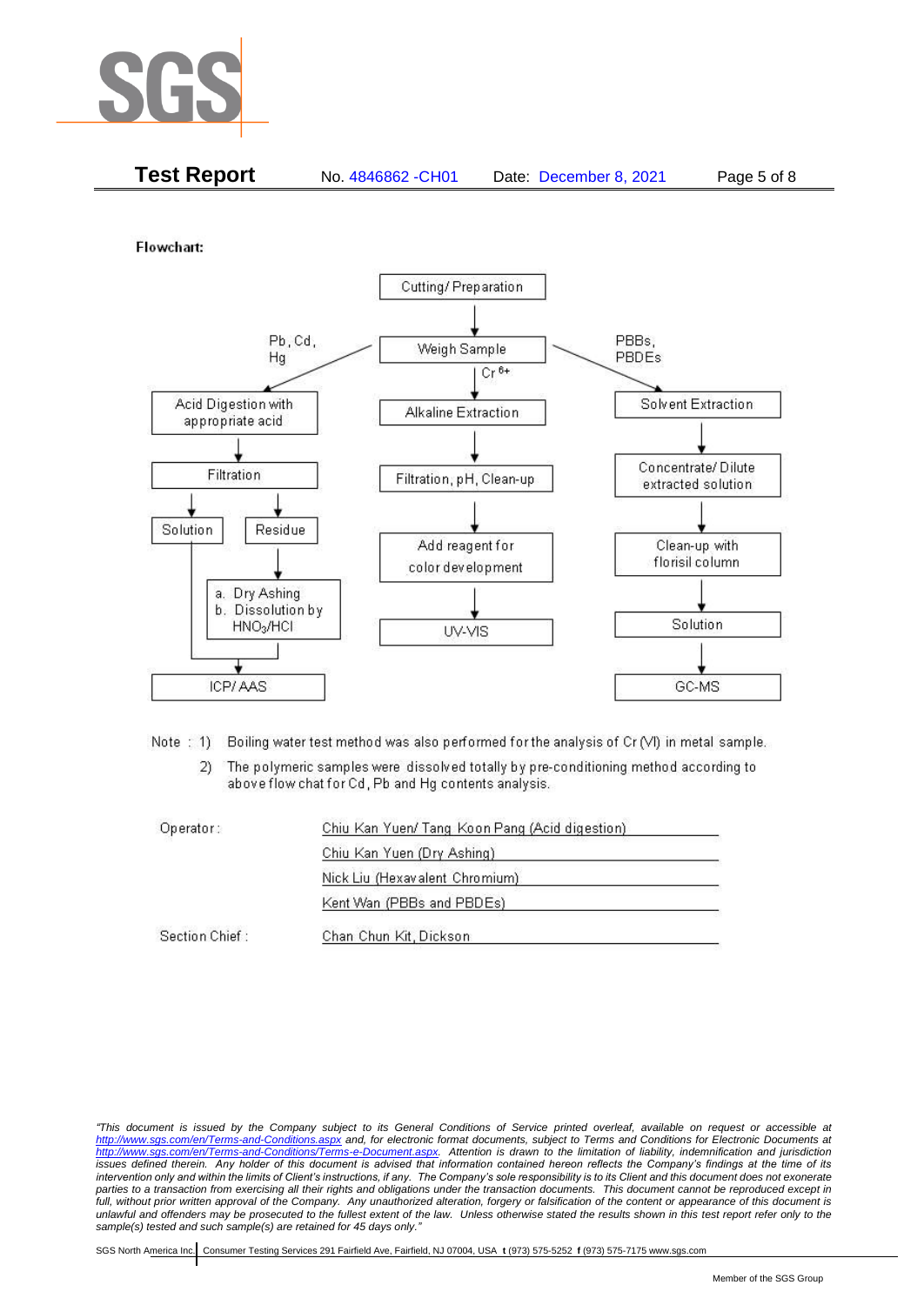

| Test Report | No. 4846862 - CH01 | Date: December 8, 2021 | Page 6 of 8 |
|-------------|--------------------|------------------------|-------------|
|-------------|--------------------|------------------------|-------------|

#### **Flowchart for Phthalates measurement**

Method: IEC 62321-8:2017



| Tested by  | Lumpy Lee   |  |
|------------|-------------|--|
| Checked by | Edmund Kwan |  |

*<sup>&</sup>quot;This document is issued by the Company subject to its General Conditions of Service printed overleaf, available on request or accessible at <http://www.sgs.com/en/Terms-and-Conditions.aspx> and, for electronic format documents, subject to Terms and Conditions for Electronic Documents at [http://www.sgs.com/en/Terms-and-Conditions/Terms-e-Document.aspx.](http://www.sgs.com/en/Terms-and-Conditions/Terms-e-Document.aspx) Attention is drawn to the limitation of liability, indemnification and jurisdiction issues defined therein. Any holder of this document is advised that information contained hereon reflects the Company's findings at the time of its intervention only and within the limits of Client's instructions, if any. The Company's sole responsibility is to its Client and this document does not exonerate*  parties to a transaction from exercising all their rights and obligations under the transaction documents. This document cannot be reproduced except in *full, without prior written approval of the Company. Any unauthorized alteration, forgery or falsification of the content or appearance of this document is unlawful and offenders may be prosecuted to the fullest extent of the law. Unless otherwise stated the results shown in this test report refer only to the sample(s) tested and such sample(s) are retained for 45 days only."*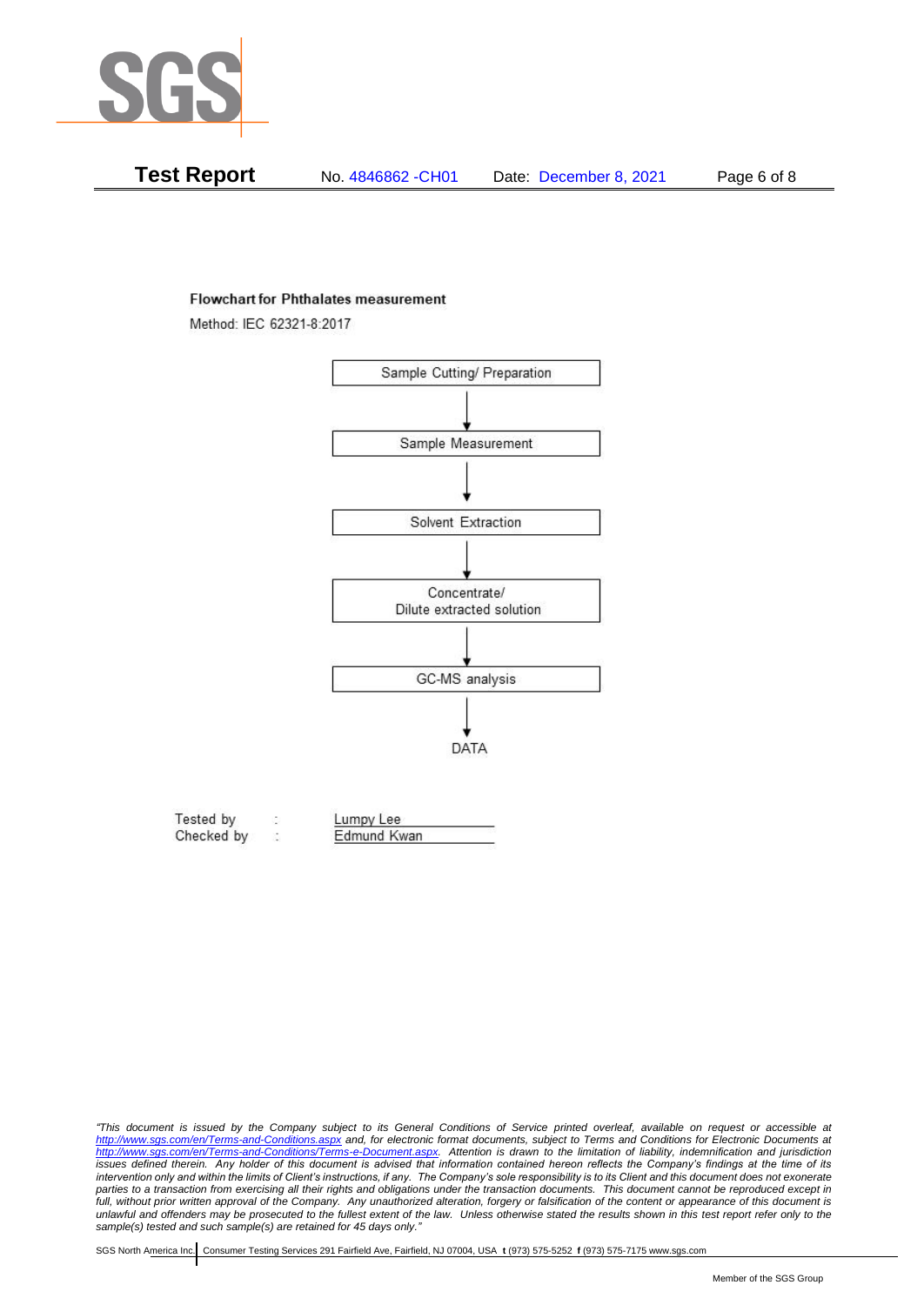

**Test Report** No. 4846862 -CH01 Date: December 8, 2021 Page 7 of 8

### **Flowchart for Halogen Free Test**

Method: BS EN14582:2016



Operator: Tang Ying Sam Supervisor: Chan Chun Kit (Dickson)

*"This document is issued by the Company subject to its General Conditions of Service printed overleaf, available on request or accessible at <http://www.sgs.com/en/Terms-and-Conditions.aspx> and, for electronic format documents, subject to Terms and Conditions for Electronic Documents at [http://www.sgs.com/en/Terms-and-Conditions/Terms-e-Document.aspx.](http://www.sgs.com/en/Terms-and-Conditions/Terms-e-Document.aspx) Attention is drawn to the limitation of liability, indemnification and jurisdiction issues defined therein. Any holder of this document is advised that information contained hereon reflects the Company's findings at the time of its intervention only and within the limits of Client's instructions, if any. The Company's sole responsibility is to its Client and this document does not exonerate parties to a transaction from exercising all their rights and obligations under the transaction documents. This document cannot be reproduced except in full, without prior written approval of the Company. Any unauthorized alteration, forgery or falsification of the content or appearance of this document is unlawful and offenders may be prosecuted to the fullest extent of the law. Unless otherwise stated the results shown in this test report refer only to the sample(s) tested and such sample(s) are retained for 45 days only."*